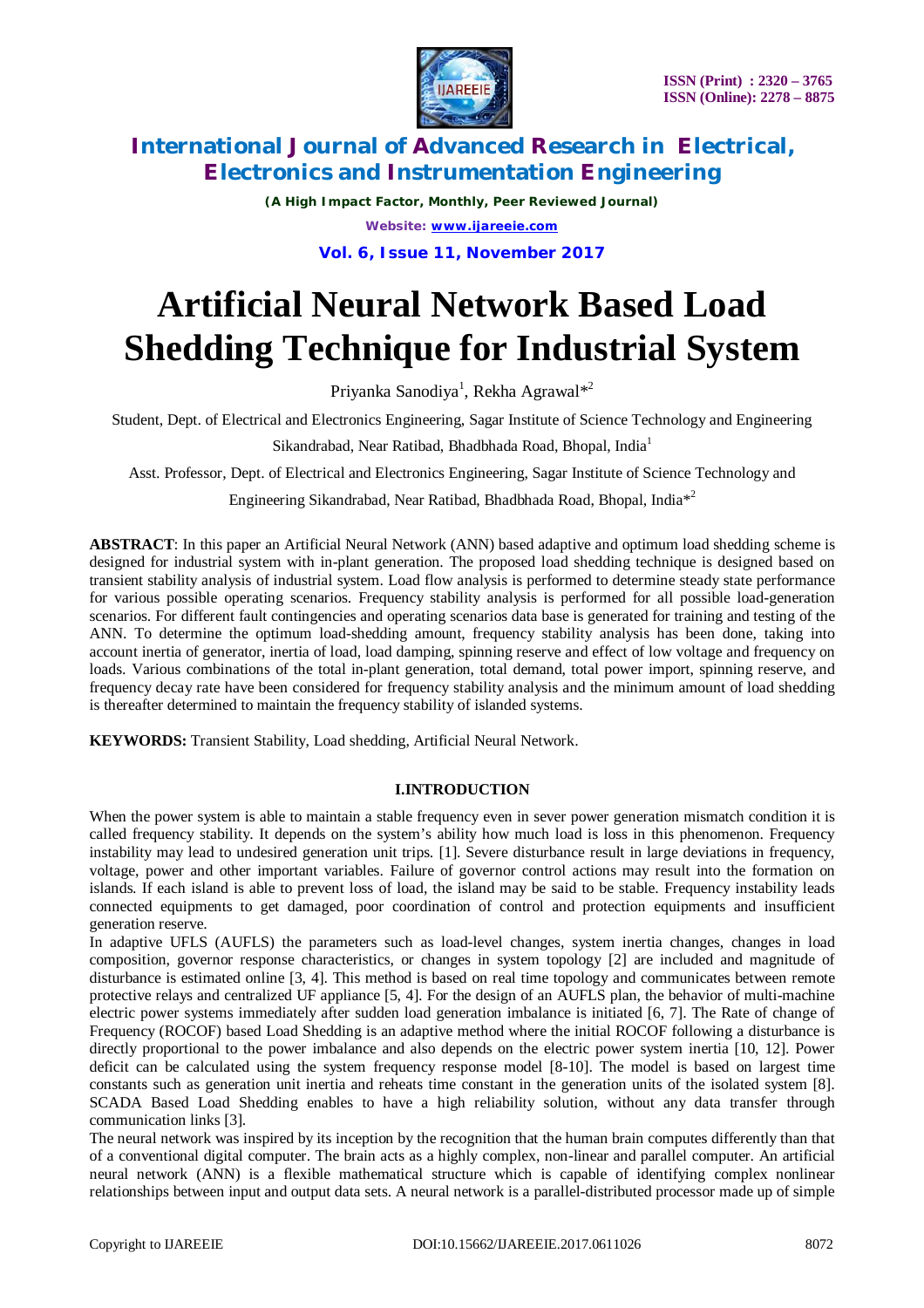

*(A High Impact Factor, Monthly, Peer Reviewed Journal)*

*Website: [www.ijareeie.com](http://www.ijareeie.com)*

#### **Vol. 6, Issue 11, November 2017**

processing units, is known as neurons, which has a tendency for storing, and making easily available, experimental information.

#### **II.SYSTEM MODEL AND LOAD FLOW**

The industrial system with in-plant generation is simulated in ETAP to analyze the load shedding schemes presented. A single-line diagram of an industrial power generation and distribution system is as shown in Figure 3.1. The system consists of 34 buses, 249 circuit breakers, and 186 cables. Three generating units rated 20MW each at 11kV are the source of supply to the entire system. The maximum power that can be generated is 60MW and minimum power import is limited to 40MW. The grid transformers GTR-01 and GTR-02 step down the voltage from the 132kV utility ties to the 33-kV level and connect it to HT-201 BusA2. Power generated is stepped up to 33kV through transformers STG-1, STG-2 and STG-3. The power is distributed at a 33-kV level from two main receiving stations to 14 substations (SS-1to SS-14) through cables. Voltage level is stepped down from 33kV to 6.6kV inside the substations. The total industrial load has been listed in Table.1.



**Figure 1. Single line diagram of an industrial system**

| <b>Substation Number</b>   | <b>Load in MW</b> |
|----------------------------|-------------------|
| $SS-1$                     | 7 8               |
| $SS-2, SS-7$               | 19.5              |
| SS-3, SS-8, SS-9           | 32.9              |
| SS-4, SS-5, SS-6, SS-14    | 52                |
| SS-10, SS-11, SS-12, SS-13 | 12.7              |

**Table1. Total load of industry**

### **III.DESIGN OF ANN BASED LOAD SHEDDING**

An ANN-based load shedding technique for industrial systems is designed. The Levenberg–Marquardt algorithm is adopted and incorporated into the back-propagation learning algorithm for training feedforward neural networks. The total power generation, total load demand, spinning reserve, tie-line power and frequency decay rate as the input neurons of the ANN, the minimum amount of load shedding is determined. The Levenberg–Marquardt Back-Propagation (LMBP) algorithm is used for training of the ANN model because of the low error and least epochs. In the LMBP training algorithm the input data is propagated from the input layer, multiplied by their respective weights, to the hidden layer before reaching the final output layer. Finally, a set of outputs is produced as the actual response of the network. The error signals between the desire output and actual output at the output layer are then propagated back to the hidden and input layer. The sum of square error is then minimized by adjusting the synaptic weights and bias in any layers during the training process of ANN model. By performing the stability analysis for various fault scenarios the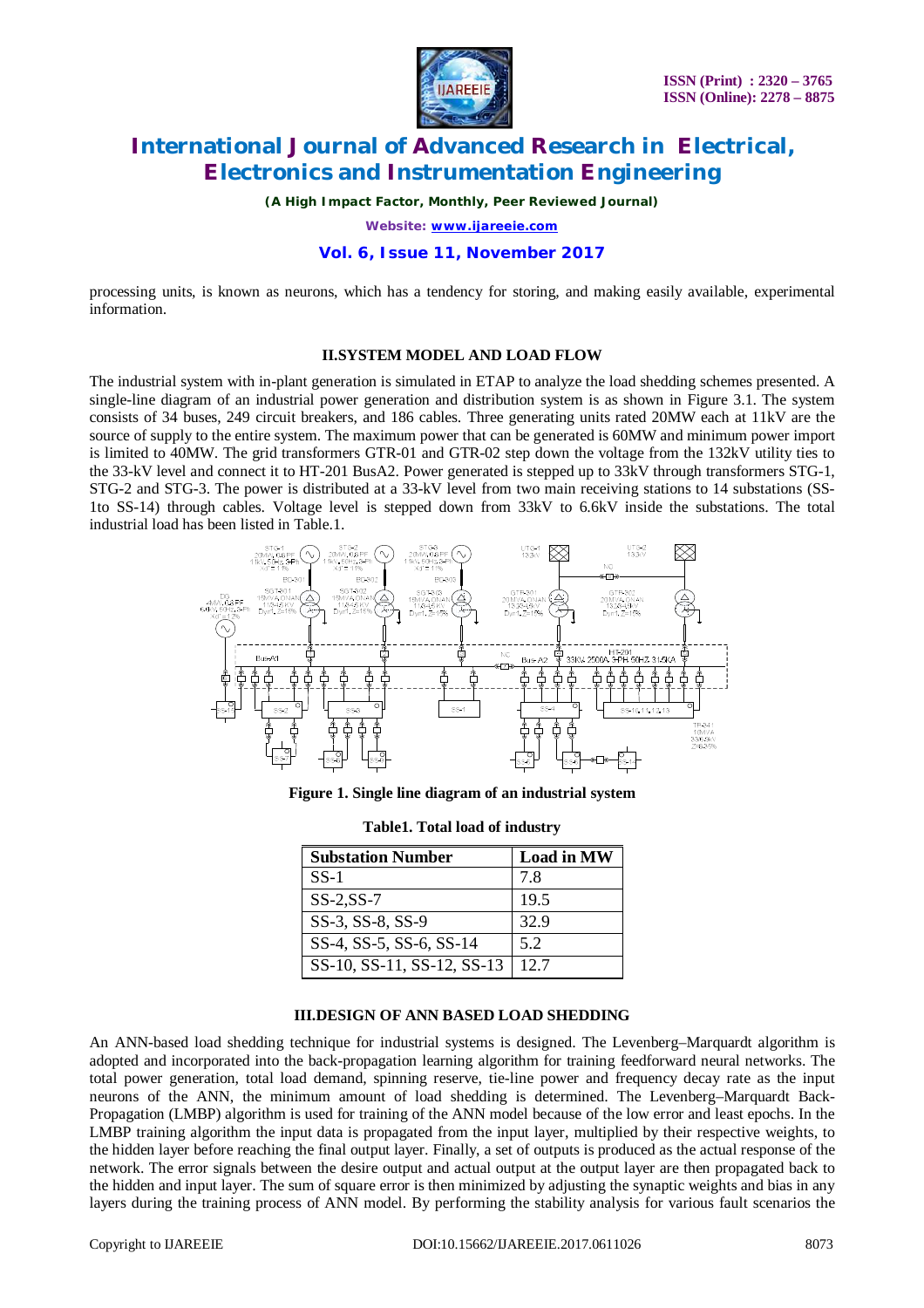

*(A High Impact Factor, Monthly, Peer Reviewed Journal)*

*Website: [www.ijareeie.com](http://www.ijareeie.com)*

#### **Vol. 6, Issue 11, November 2017**

training data set of ANN model can be created. With the derivation of ANN model, the optimal load shedding at the instant of tie lines tripping is determined according to the input neurons of the neural network.



**Figure 2 Three layer neural network topology**

#### **A. Back-Propagation Algorithm**

The Multi-Layered Feed Forward Neural Network (MLFFNN) using back propagation training algorithm is most established neural network in pattern recognition application in power system because of its simplicity and good generalization. Standard back propagation is a gradient descent algorithm in which the network weights are moved along the negative of the gradient of the performance function. In the BP training algorithm the input data is propagated from the input layer, multiplied by their respective weights, to the hidden layer before reaching the final output layer. Finally, a set of outputs is produced same as the actual response of the network. The error signals between the desired output and actual output at the output layer are then propagated back to the hidden and input layer. The sum of square error is then minimized by adjusting the synaptic weights and bias in any layers during the training process of ANN model. A three-layer feed-forward ANN as shown in Figure 2.

Input samples are defined as:

$$
p_N = \left(P_G, P_S, P_T, P_{TD}, \frac{df}{dt}\right)
$$

Required output samples are as:

$$
q_N = (P_{DLS})
$$

Actual output is expressed as:

$$
a_N = (P_{ALS})
$$

Sigmoidal and pureline activation function is considered for hidden and output layer respectively and can be given as follows:

$$
f1 = \frac{1}{1 + e^{-x}}
$$
  

$$
f2 = purelin(x)
$$

The net input to unit i in layer  $k+1$  can be represented by Equation (1) as: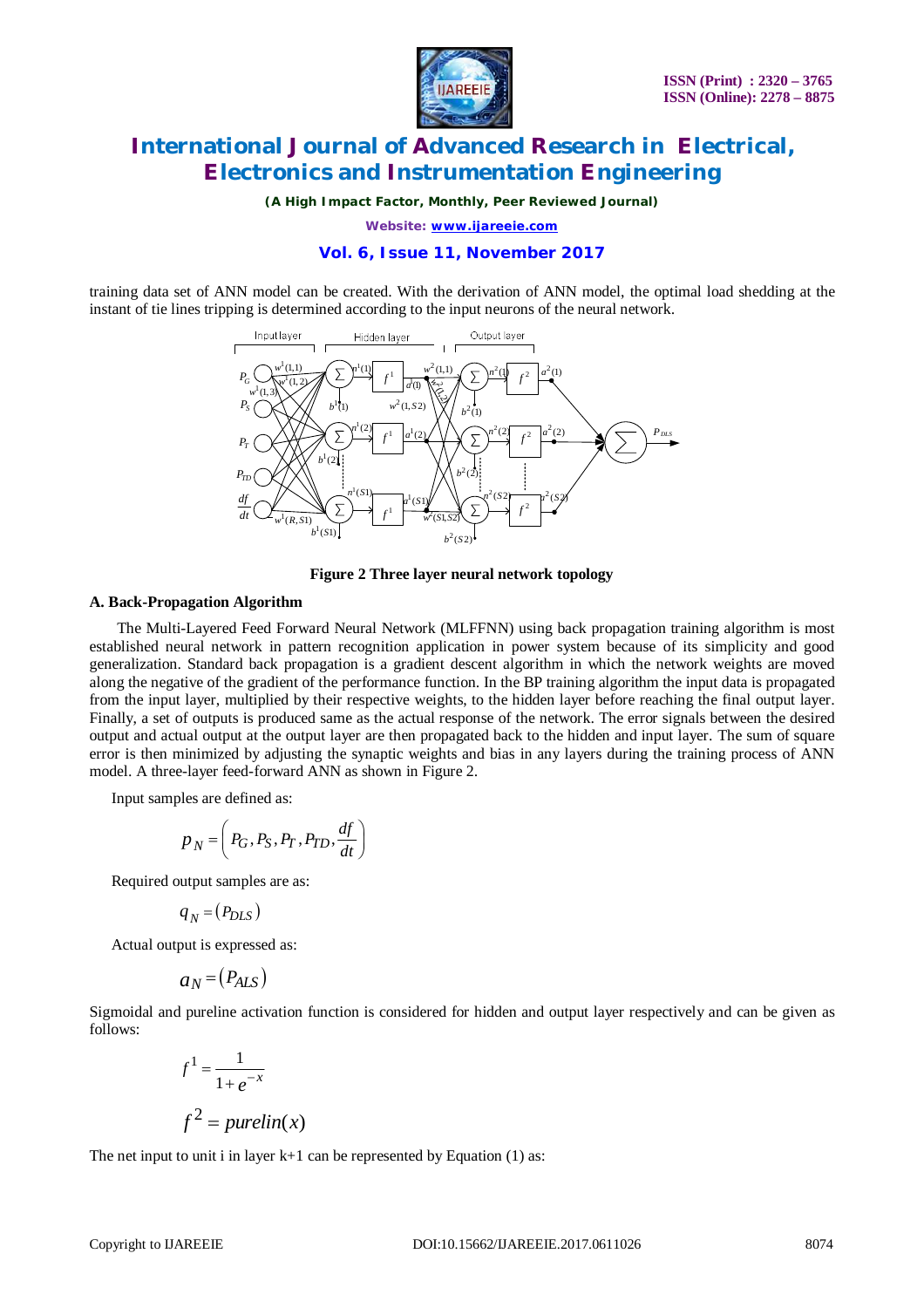

*(A High Impact Factor, Monthly, Peer Reviewed Journal)*

*Website: [www.ijareeie.com](http://www.ijareeie.com)*

### **Vol. 6, Issue 11, November 2017**

$$
n^{k+1}(i) = \sum_{j=1}^{sk} w^{k+1}(i, j)a^{k}(j) + b^{k+1}(i)
$$
\n(1)

The output of unit i can be given by Equation (2) as:

$$
a^{k+1}(i) = f^{k+1}(n^{k+1}(i))
$$
  
(2)

For an M layer network the system equations in matrix form are given as:

$$
\overline{a}^0 = \overline{p} \tag{3}
$$

$$
a^{k+1}(i) = f^{k+1} \left( W^{k+1} a^k + b^{k+1} \right) \tag{4}
$$

 $k = 0, 1, \ldots, M-1$ 

The assignment of the network is to learn associations between a specified set of input-output pairs  $\{(p_1,q_1), (p_2,q_2),$  $(p_3, q_3), \ldots, (p_n, q_n)$ .

The performance index for the network can be expressed as:

$$
V = \frac{1}{2} \sum_{m=1}^{N} \left( \overline{q}_{m} - \overline{a}_{m}^{M} \right)^{T} \left( \overline{q}_{m} - \overline{a}_{m}^{M} \right) = \frac{1}{2} \sum_{m=1}^{N} \overline{e}_{m}^{T} \overline{e}_{m}
$$
(5)

Where,  $a_m^M$  is the output of the network,  $q_m$  is the target. The error function can be given by Equation (6) as:

$$
\overline{e}_m = (\overline{q}_m - \overline{a}_m) \tag{6}
$$

An approximate steepest descent rule is used in the standard back-propagation algorithm. The performance index is approximated by Equation (7)

$$
\overline{V} = \frac{1}{2} \overline{e}_m^T \overline{e}_m \tag{7}
$$

#### **IV. STEP FOR ANN LOAD SHEDDING DESIGN**

This section presents the process to determine the amount of load shedding for power systems by using the ANN with various training algorithms according to the transient stability analysis. Figure 6.2 shows the flowchart of the proposed adaptive minimum load shedding. It can be divided into five steps as follows:

**Step 1**: Identify the network configuration and prepare the data for the power system to be studied. It includes the branch and bus data for load flow analysis and the mathematical models with corresponding parameters of generators, excitation systems, governor systems and loads for transient stability analysis.

**Step 2**: To verify the accuracy of the mathematical models, computer simulation of the actual contingency cases is performed by the transient stability analysis. The models and parameters of the power systems are modified accordingly.

**Step 3**: For system contingency, the dynamic frequency response of the power system is highly dependent on the amount of load to be shed. The objective function of the ANN model is to derive the optimal amount of load shedding so that the stable operation of power system can be maintained and the economic loss can be minimized. Choose the input variables, which are highly correlated to the frequency deviation as the training data of ANN models.

The input neurons of ANN are total power generation of generating units  $P_G$ , total load demand of the system  $P_L$  and frequency decay rate df/dt. The frequency decay rate is calculated as follows.

Average rate of frequency change *R* [11],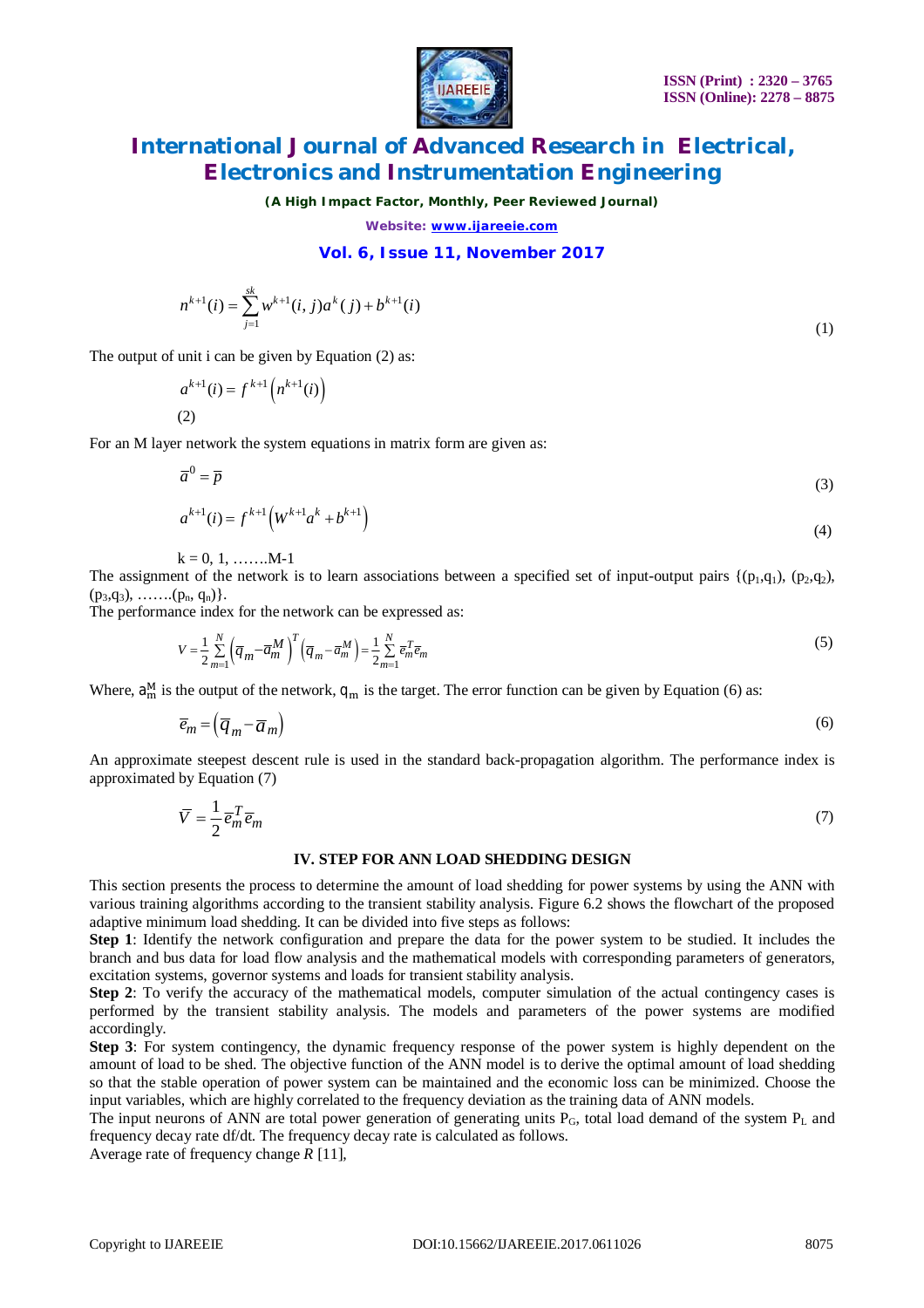

*(A High Impact Factor, Monthly, Peer Reviewed Journal)*

*Website: [www.ijareeie.com](http://www.ijareeie.com)*

### **Vol. 6, Issue 11, November 2017**



Relative Load Excess Factor L is defined by [12]

$$
L = \frac{P_{TD} - P_G}{P_G}
$$

*H =*Aggregate inertia constant

*P =*Power factor

*L*= Relative Load Excess Factor

*f*1 =Operating frequency before fault

*f2*=Frequency after fault.

**Step 4**: To prepare the input data for the ANN, the transient stability analysis of power system for many operation conditions and fault contingencies have to be executed. The data of the selected input variables and the corresponding output are then divided into two data sets for training and testing, respectively. Before the training and testing process, all the data sets should be normalized to the same range of values. Training and testing of ANN models are executed by using the feed-forward ANN with various back-propagate algorithms as described previously until the performance index is less than the specified error tolerance. Redefine the input variables if the convergence of ANN models cannot be obtained.

**Step 5**: When a fault occurs, the proposed ANN controller will determine the minimum amount of load shedding quickly according to the input data captured by the SCADA system in real time. Finally, the hardware of the loadshedding scheme will trip the predetermined load to restore the system frequency. The output neuron of ANN is the amount of load to be shed.

 $(18)$ 

**Determination of the amount of load to be shed:** Total amount of load to be shed is calculated using Equation (18)

$$
LS = \frac{\frac{L}{1+L} - d\left(1 - \frac{f}{f_0}\right)}{1 - d\left(1 - \frac{f}{f_0}\right)}
$$

Where,

 $LS = Total load that must be shed$ 

 $L = Per$  unit overload

 $f =$ Minimum permissible frequency

d = Load reduction factor

 $f_0$  = Nominal frequency

Table 6.1 presents load shedding calculation results for various operating scenarios by using LMBP-ANN. The regression plot for LMBP training algorithm is shown in Figure 3. It shows error between desired output and actual output of ANN in case of LMBP training algorithm.

It has been found that the minimum value and slop of frequency of an islanded system would be different for different combinations of in-plant generators and loads for same disturbance power as shown in Figure 5. The impact of other parameters (i.e. system inertia, magnitude of disturbance power, spinning reserve, droop, governor parameter settings etc.) on frequency is analyzed in [13]. The load shedding amount is calculated for all possible disturbances and in-plant load-generation combinations to arrest the frequency decay within 3% from its rated value. According to load flow and transient stability analysis, operating case-6 was very critical case for islanding operation. The maximum over load condition has been occurred at the time of islanding for this operating scenario. For this operating scenario load generation imbalance is 49.4 MW.

The operating condition for the case-6 is as follows:

Total in-plant generation  $= 19000 \text{ kW}$ 

Total spinning reserve  $= 1000$  kW

Total demand  $= 66826$  kW

 $(17)$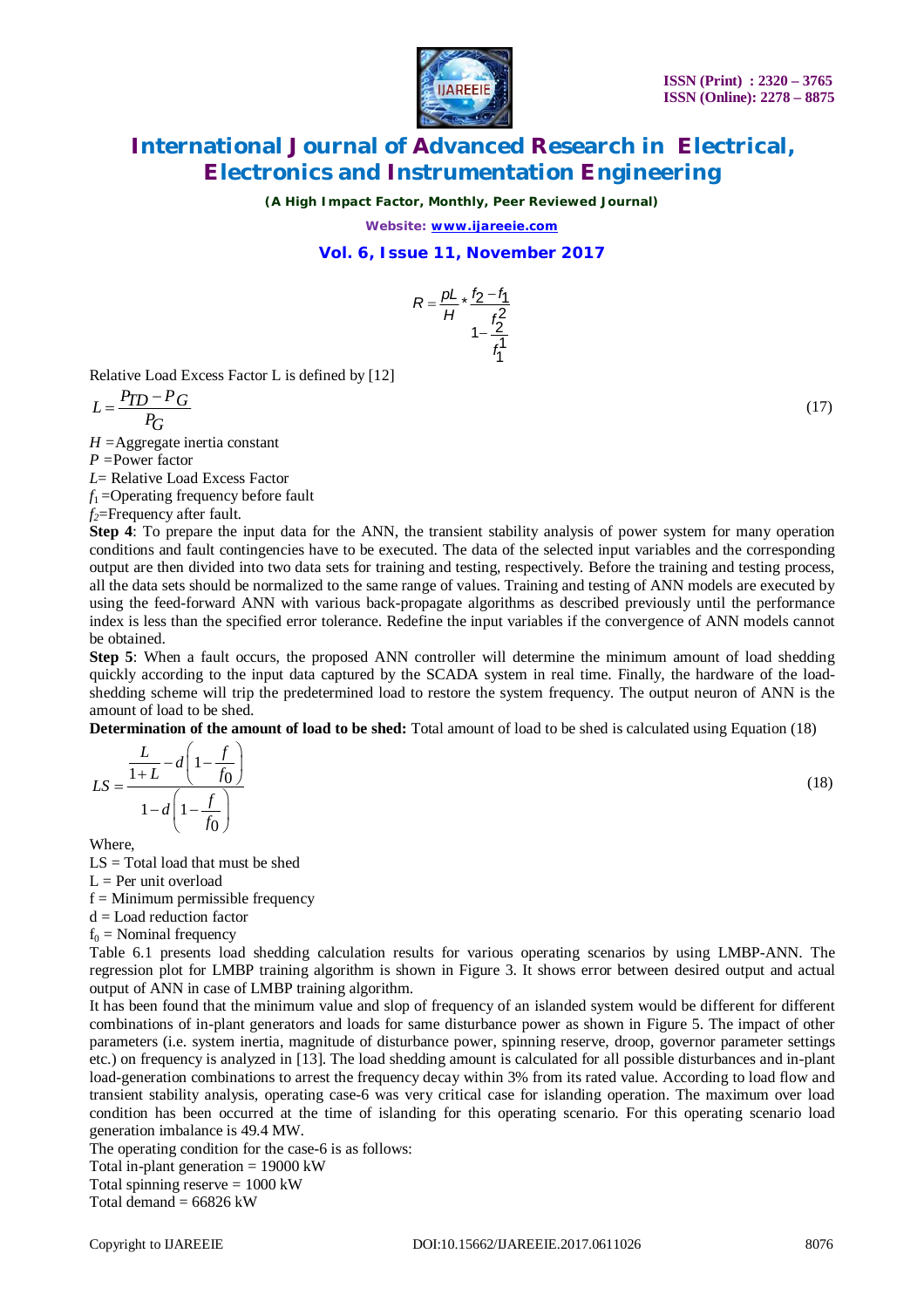

*(A High Impact Factor, Monthly, Peer Reviewed Journal)*

*Website: [www.ijareeie.com](http://www.ijareeie.com)*

### **Vol. 6, Issue 11, November 2017**

Total power import at the time of islanding  $= 47826$ 

Total imbalance power at the time of islanding  $= 46826$ 

A three phase fault is created on utility 132 kV transmission systems which is cleared by opening tie-line circuit breakers (CB-4 and CB-5) using under voltage relay. The total amount of load shedding is 46890 kW for this scenario calculated with the help of Equation (17) and Equation (18). The parameters considered are,



**Figure 3 Flowchart of ANN Based Adaptive Minimum Load Shedding**



**Figure 4 Regression plot for ANN output with LMBP training algorithm**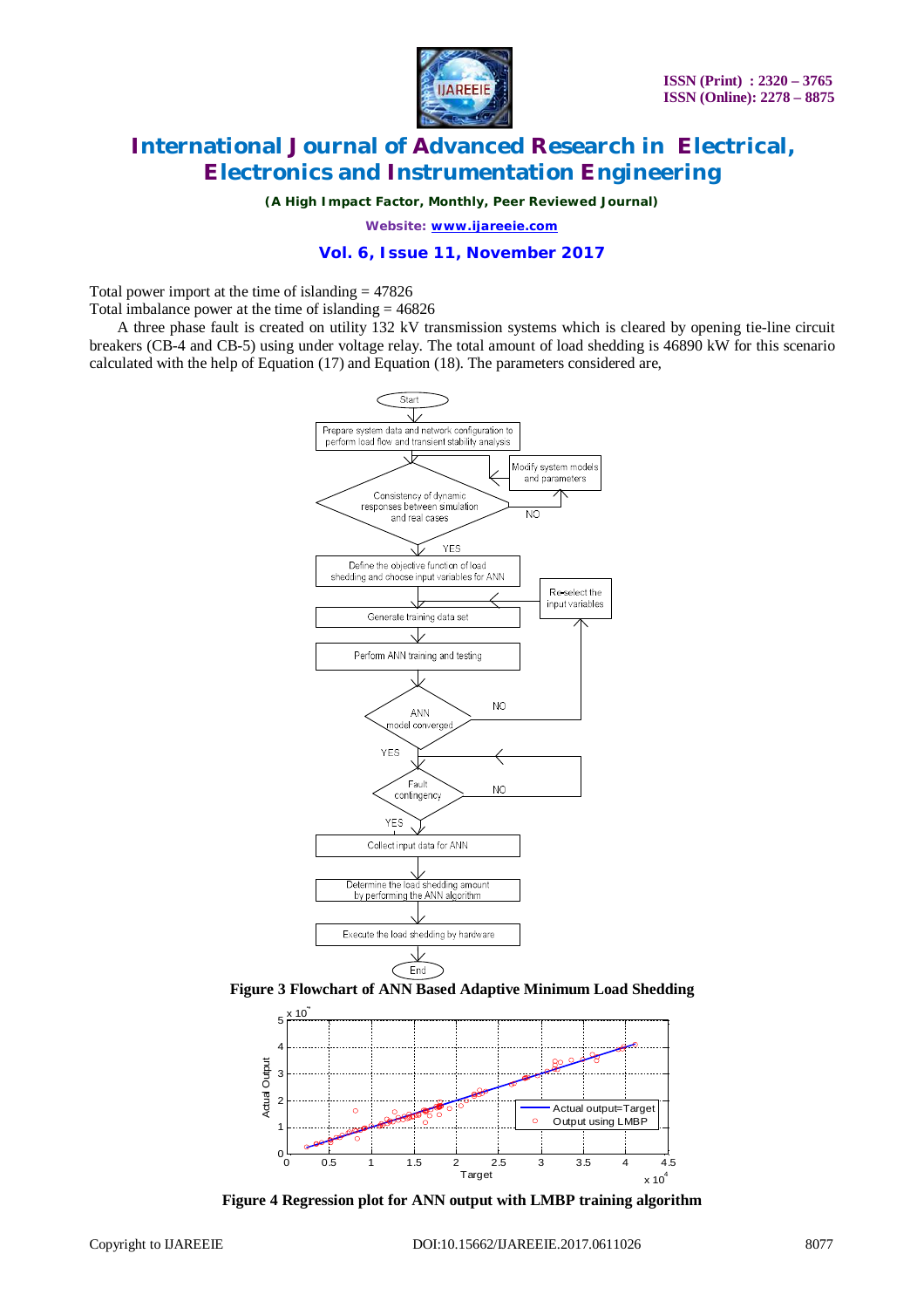

*(A High Impact Factor, Monthly, Peer Reviewed Journal)*

*Website: [www.ijareeie.com](http://www.ijareeie.com)*

### **Vol. 6, Issue 11, November 2017**





 $L = 2.51$  $f = 48.5$  Hz  $d = 1.5$  $f_n = 50$  Hz

The transient stability has been performed to evaluate the scheme performance in terms of the maximum transient and steady-state frequency deviations for the range of systems impacts expected to be encountered. Underfrequency load shedding design, number of steps, step frequency and percentage load shedding amount for 81L relay is shown in Table 2.

Transient stability has been performed for this calculated load shedding amount and it is found that the amount 46890 kW is not sufficient to limit frequency degradation below 48.5 Hz. It is shown in Figure 6 that the minimum frequency reached for this amount is 48.37. To prevent frequency declination below 48.5 Hz using UFR based load shedding scheme, 49910 kW load has to be disconnected from islanded system. This load shedding amount has been determine by performing transient stability analysis. For the same operating scenario the load shedding amount determined by ANN is 47646 kW.

To demonstrate effectiveness of the proposed methodology, system under study has been made to undergo a fault contingency and load shedding is performed by underfrequency relay and ANN based load shedding method. The underfrequency relays settings for the step-1 load shedding is activated as the frequency decay below 49.5 Hz.

The frequency stability of islanded system for operating scenario-6 with underfrequency relay based and ANN based load shedding methods are depicted in Figure 7 At  $t = 0.5$  sec 3-phase fault was created in utility grid which were cleared by opening tie-line circuit breaker (CB-1 and CB-2) at 0.76 sec. In the case of underfrequency load shedding, as the system frequency reached below 49.5 Hz at 1.232 sec, underfrequency relay was activated and 1-stage load shedding is implemented at 1.332 sec with 0.1 sec time delay. The system frequency still did not recover and it crossed 49.2 Hz (2-stage load shedding threshold) and 2-stage load shedding was implemented at 1.382 sec. The system frequency further decline below 48.8 Hz (3-stage load shedding threshold) and then third stage load shedding is executed at 1.501 sec. After 3<sup>rd</sup>-step load shedding system frequency improved above 49.5 Hz in 5.1 sec. It was found that the total amount of load shed using underfrequency relay method was 49910 kW. For the same contingency in case of ANN based adaptive load shedding, the entire load shedding was achieved in 0.845 sec with the calculation delay of 0.025 sec and 60 msec breaker operating time included. The amount of load shedding in case of ANN based load shedding was 47646 kW which was 2264 kW less than the conventional scheme. The system frequency decline is arrested above 49.5 Hz in case of ANN based load shedding which is shown in Figure 6.

| $  -$        |           |                     |                           |                  |                   |                              |                    |  |  |
|--------------|-----------|---------------------|---------------------------|------------------|-------------------|------------------------------|--------------------|--|--|
| <b>Cases</b> | $P_G(kW)$ | $P_{\rm S}$<br>(kW) | ${\bf P}_{\rm T}$<br>(kW) | $P_{TD}$<br>(kW) | df/dt<br>(Hz/sec) | LS<br>amountLS<br>$UFR$ (kW) | amount<br>ANN (kW) |  |  |
| Case-2       | 57000     | 3000                | 21284                     | 78284            | $-1.33$           | 24955                        | 18809              |  |  |
| Case-3       | 57000     | 3000                | 21321                     | 78321            | $-1.33$           | 24955                        | 18873              |  |  |
| Case-4       | 38000     | 2000                | 40000                     | 78000            | $-3.86$           | 40282                        | 38418              |  |  |
| Case-5       | 38000     | 2000                | 23896                     | 61896            | $-2.22$           | 24955                        | 22240              |  |  |
| Case-6       | 19000     | 1000                | 47826                     | 66826            | $-8.51$           | 49910                        | 47646              |  |  |

| Table 2. Summary of UFR and ANN based Load shedding scheme |  |  |  |
|------------------------------------------------------------|--|--|--|
|                                                            |  |  |  |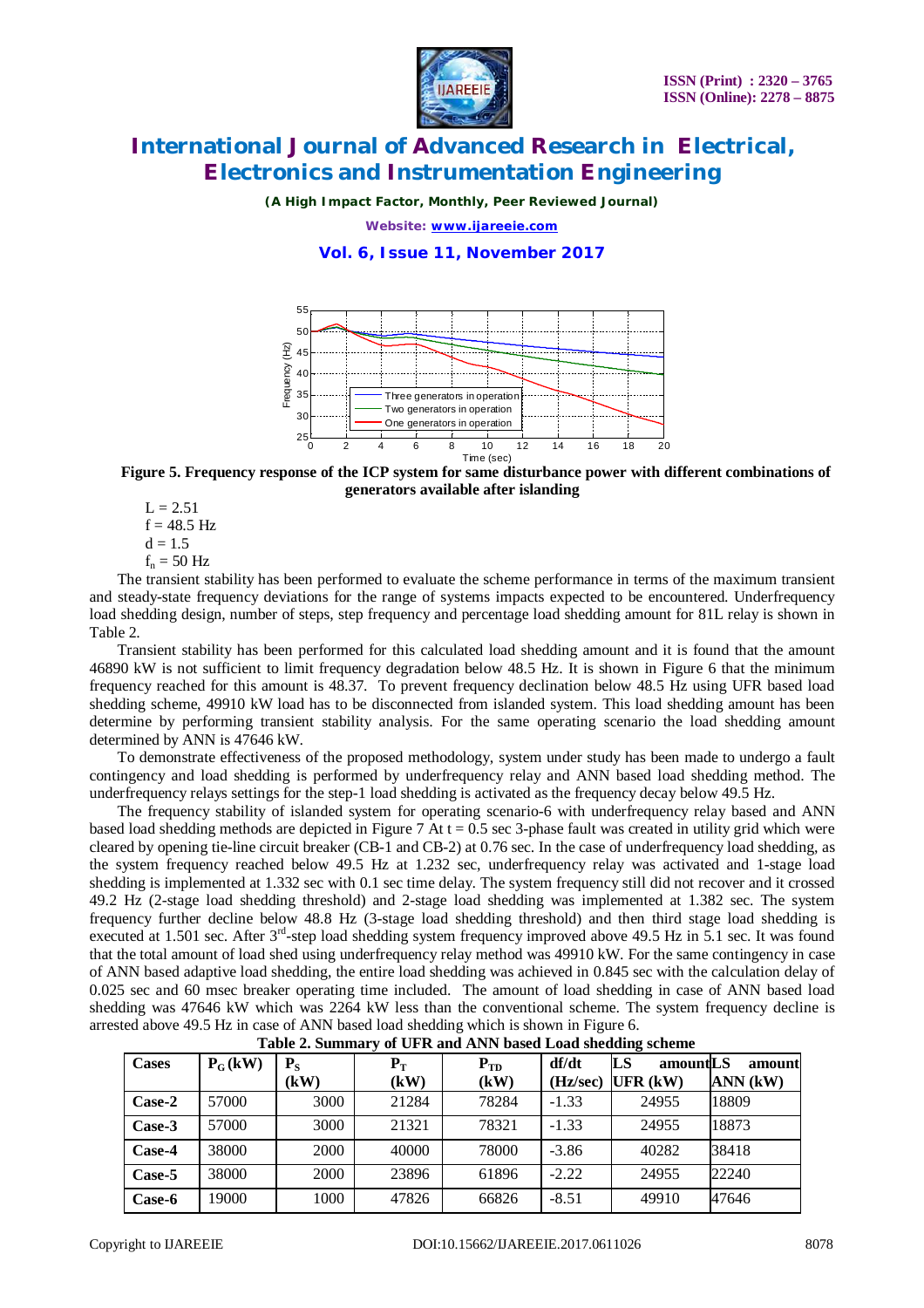

*(A High Impact Factor, Monthly, Peer Reviewed Journal)*

*Website: [www.ijareeie.com](http://www.ijareeie.com)*

**Vol. 6, Issue 11, November 2017**



**Figure 7. Generator output electrical power variation for operating case-6**

Figure 6 depict frequency variation for different load shedding scheme during operating case-6. It cleared from these figures that in case of ANN load shedding scheme frequency dip is less as compare to UFR based load scheme. Figure 7 shows generators electrical power output variation. It is clear from electrical and mechanical power variation curves that in case of UFR based load shedding scheme excess amount of load is disconnected from system as required to maintain stable operation. Table 2 shows the comparison between Relay based load shedding and ANN based load shedding technique.

#### **VI.CONCLUSION**

To enhancement of frequency stability of an industrial system an ANN based adaptive load-shedding scheme is developed. By executing the transient stability analysis for various operation scenarios of the ICP system, the training data set of ANN model has been prepared. To verify the effectiveness of the proposed ANN based load shedding as compare to the present underfrequency relay based load-shedding, schemes are applied in the simulation to investigate the dynamic response of system frequency. It is concluded that the proposed ANN based methodology with two hidden layers and LMBP algorithm can achieve more effective load shedding to maintain system stability as compare to underfrequency based relay.

#### **REFERENCES**

- [1] Kundur, P.; Paserba, J.; Ajjarapu, V.; Andersson, G.; Bose, A.; Canizares, C.; Hatziargyriou, N.; Hill, D.; Stankovic, A.; Taylor, C.; Van Cutsem, T.; Vittal, V., "Definition and classification of power system stability IEEE/CIGRE joint task force on stability terms and definitions," Power Systems, IEEE Transactions on , vol.19, no.3, pp.1387,1401, Aug. 2004.
- [2] Le-Ren Chang-Chien; Luu Ngoc An; Ta-Wei Lin; Wei-Jen Lee, "Incorporating Demand Response With Spinning Reserve to Realize an Adaptive Frequency Restoration Plan for System Contingencies," Smart Grid, IEEE Transactions on , vol.3, no.3, pp.1145,1153, Sept. 2012.
- [3] Jones, J.R.; Kirkland, W.D., "Computer algorithm for selection of frequency relays for load shedding," Computer Applications in Power, IEEE , vol.1, no.1, pp.21,25, Jan. 1988.
- [4] P.M. Anderson, Power System Protection, IEEE Press Series on Power Engineering, Vol,4, Wiley, 1998.
- [5] John P. Fievet, "The use of programmable logic controllers in paper mill load shed systems," TAPPI Journal, Vol. 80, No. 3, March 1997.
- [6] Rao, K.U.; Bhat, S.H.; Jayaprakash, G.; Ganeshprasad, G.G.; Pillappa, S.N., "Time priority based optimal load shedding using genetic algorithm," Communication and Computing (ARTCom 2013), Fifth International Conference on Advances in Recent Technologies in , vol., no., pp.301,308, 20-21 Sept. 2013.